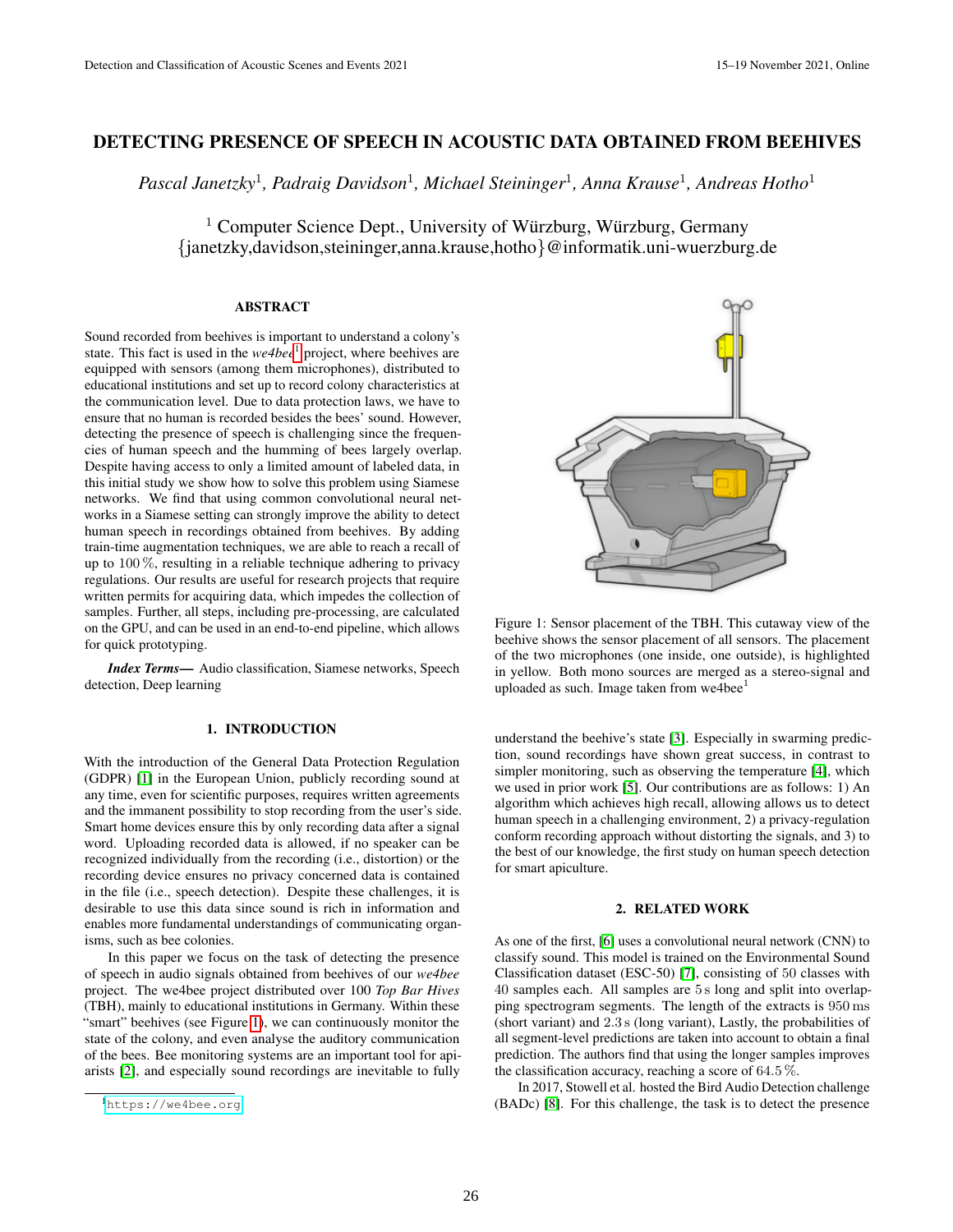| Table 1: Overview of the dataset. |                                   |         |  |  |  |  |  |  |
|-----------------------------------|-----------------------------------|---------|--|--|--|--|--|--|
| Dataset                           | negative samples positive samples |         |  |  |  |  |  |  |
| Train<br>Validation               | 119<br>27                         | 16<br>3 |  |  |  |  |  |  |
| <b>Test</b>                       | 25                                | 10      |  |  |  |  |  |  |
| Overall                           | 171                               |         |  |  |  |  |  |  |

of any bird sound in short (mostly 10 s) audio recordings. The development data and test data come from different sources, which requires methods that generalize to unseen recording conditions. The highest scoring approach uses CNNs on spectrogram inputs and cyclical time shifting to classify the data [9]. With their submission named bulbul, which works on spectrograms calculated over 14 s, they reach an area under ROC score (AUROC) of 88.7 %.

Building on this architecture [10] classify sound excerpts of audio data recorded from beehives. The excerpts are labeled as containing bee-related sound or containing external sounds. Mel spectrograms are then calculated and used as input features to the network, with random pitch and time shifting augmenting the training data. Using a wide receptive field of 30 s, the classifier network reaches an AUROC score of 90.1 %.

In [11], Manocha et al. use a Siamese network [12] to compare the similarity of input pairs. On several audio datasets, among them ESC-50, they study the problem of retrieving semantically similar audio clips. In their setup, log-scaled spectrograms are calculated for the data, and feed to Siamese networks to obtain dense embedding vectors. Using a  $k$  nearest neighbor search on the embeddings, the authors achieve a mean precision of up to 78.4 %, indicating that the learned representations successfully capture similarity.

In this work, we use the mentioned CNNs in a Siamese setting to detect speech presence in audio recordings obtained from beehives.

#### 3. DATASET

In order to enable continuous sound monitoring with we4bee, we obtained permission to record audio at one location. Since the data for this feasibility study currently originates from a single beehive only, we plan to add more recording stations in the future. Recording started in May 2020, and is still running. For the purpose of this paper, we used one day each in August and September for training and validation data, and a separate day in October for final testing.

Each audio sample is recorded at 44.1 kHz, 16 bits resolution for 60 s. We let one voluntary annotator manually label a small, random amount of these recordings on file level. Each sample is handlabeled as class 0, no human speech present (negative samples), or as class 1, meaning the presence of human speech (positive samples). Additionally, to collect more positive samples, we followed a simple heuristic: Every time speech was detected in the current sample, we searched in a  $\pm 10$  min interval for more positive samples. An exemplary spectrogram of a recording with speech segments can be seen in Figure 2. Table 1 lists the complete dataset statistics.

This dataset poses two challenges: First, human speech is only sparsely present, both in terms of absolute numbers of samples and relative time within the samples. Analysing shorter windows would yield more samples but also lead to higher class imbalance towards class 0 which is why we kept the 60 s windows from the recordings. These samples come from a broad range of situations, from children playing far away (hardly audible) to adults talking next



Figure 2: Sample audio file containing speech. A high noise level is created by a motor moving until 25 s, marked by the large arrow. The speech, located at 50 s (small arrow), is covered by the background noise and not visually discernible.

to the beehives (clearly audible). Second, the general limited number of annotated samples increases the difficulty. Large supervised audio datasets such as the ones used for the BADc have 24 000 annotated samples and more. In contrast, our labeled dataset only consists of 200 samples in total. The challenge is therefore to learn a model to classify a diverse, unbalanced, and small dataset.

#### 4. METHODS

#### 4.1. Siamese Neural Networks

Siamese neural networks [12] are a class of networks that learn the similarity of an input pair. Each sample is fed into the neural network to obtain a dense representation, termed embedding. A distance metric (i.e., Euclidean distance) is then used to calculate the distance between the embeddings. To interpret the result, one often applies a sigmoid activation function, forcing the values to lie between  $[0, 1]$ . An output close to 0 indicates highly similar samples, conversely values near 1 indicate high dissimilarity. The term "siamese" refers to the fact that the same set of weights is used to calculate each embedding of the input pair.

We train the Siamese networks to minimize the distance between audio pairs from the same class and to maximize the distance for opposite pairs. For this, we randomly draw an audio sample, and pair it both with a random sample from the same class (this pair is labeled as 0), and with a random sample from the opposite class (labeled as 1). The learned embeddings are used to train a kNN classifier [13, 14]. To obtain class predictions for the test samples, we first extract embeddings for the test data and then query the classifier.

### 4.2. Base Neural Networks

Motivated by the frequent usage of mel-scaled spectrograms (Mel spectrograms from now on) as input features, we utilize the two networks briefly introduced in Section 2 (the networks trained on the ESC dataset and submitted to the BADc, respectively) , and one published in an introductory article on sound classification with CNNs. We adapt each network to accept the raw audio and compute the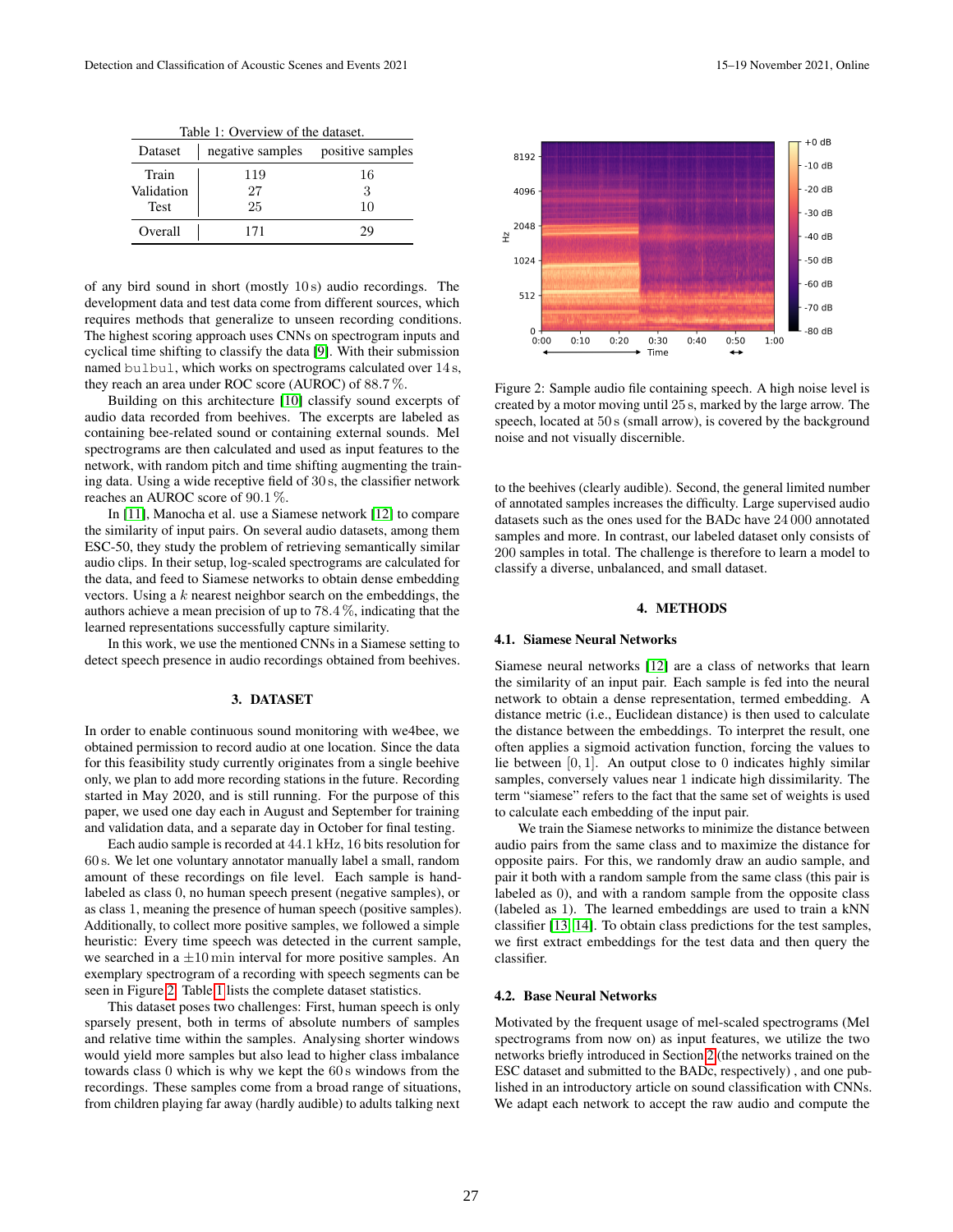Mel spectrograms as part of the forward pass, using the kapre [15] package. With this modification, the computation is accelerated by the GPU, making a separate on-CPU pre-processing step obsolete.

Saeed The first network is from work published by Aaqib Saeed [16], which we name Saeed after its author. The input Mel spectrogram features are merged with their deltas, local estimates of the derivative that capture the transition dynamics of sound. The resulting two-channel representation is then framed, splitting the vector into small excerpts. These excerpts are processed by four sets of the following stack: convolution  $\rightarrow$  batch normalization [17]  $\rightarrow$  ReLU activation [18, 19]  $\rightarrow$  max pooling. Additionally to the proposed architecture, we add a drop dropout [20] layer before each pooling operation and replace the max- with global max-pooling in the last stack. Afterwards, we add a further dropout operation prior to two ReLU dense layers. We modify the final layer to have a single neuron only and replace the softmax with a sigmoid activation.

Bulbul The highest-scoring submission in the aforementioned BADc is a CNN named Bulbul [9]. The key feature of this network is its wide receptive field, enabling it to find short local events. The input Mel spectrograms are normalized with batch normalization, followed by four sets of the following stack: convolution  $\rightarrow$  leaky  $ReLU \rightarrow max$  pooling layers. The output is then flattened, and followed by two blocks of dropout  $\rightarrow$  dense  $\rightarrow$  leaky ReLU layers. The final layer has a single neuron with sigmoid activation.

ESC The third model we used is the network introduced for the ESC dataset (see Section 2 and [7, 6]), which we call ESC. The Mel spectrogram is stacked with its delta features. The computation of these features is followed by a single stack of convolution  $\rightarrow$  dropout  $\rightarrow$  max-pooling. After another convolution and max pooling layer, the tensor is flattened and processed by two dense layers, each with dropout. The output activation is a binary sigmoid.

### 5. EXPERIMENTAL SETUP

For all experiments, we utilize the Adam optimizer [21] with default parameter values: A learning rate of 0.001,  $\beta_1$  of 0.9, and  $\beta_2$  of 0.999. Each model is trained and evaluated on our dataset five times, and the results are averaged. We use librosa [22] to load and downsample the audio to 22 050 Hz. As a metric function, we follow [9] and report the area under the receiver-operating curve (AUROC) score [23, 24, 25]. This metric first calculates recall versus fall-out at various threshold levels, yielding the ROC curve. The area under this curve captures the performance of a classifier in a single metric. A value of 0.5 equals random guessing, a value of 1.0 is equal to a perfect classifier. For our imbalanced twoclass dataset, we use the AUROC metric, as opposed to misleading accuracy scores. Further, for the baseline networks, we interpret the binary output as class 1 if it is above the default threshold of 0.5, and as class 0 otherwise. Similarly, for the Siamese networks the default threshold is 0.5. Additionally, we report the recall for class 1 (speech). Since samples of class 1 might contain sensitive information, we are interested in particularly high recall. Therefore, regarding privacy, a false negative is more severe than a false positive.

#### 5.1. Baselines

We initially tried various clustering algorithms, which scored only slightly better than random guessing and where thus not further evaluated. We therefore used the three CNNs introduced in Section 4.2 as baseline networks, without using a Siamese setting. For the training we follow the approach of [9]: We train the network for 100

|  | Table 2: Baseline networks on the test set, averaged over five runs. |  |  |  |  |
|--|----------------------------------------------------------------------|--|--|--|--|
|  |                                                                      |  |  |  |  |

| Network | <b>AUROC</b>        | Recall speech |  |  |
|---------|---------------------|---------------|--|--|
| Saeed   | $0.6125 \pm 0.0400$ | 0.0           |  |  |
| Bulbul  | $0.7525 \pm 0.0100$ | 0.0           |  |  |
| ESC.    | $0.5017 \pm 0.0300$ | 0.0           |  |  |

epochs, use EarlyStopping [26] with a patience of 20 epochs and a batch size of 16. We reduce the learning rate by a factor of 10, if the area-under-curve score has not improved for ten consecutive epochs.

#### 5.2. Siamese Network

We use all networks introduced in Section 4.2 in a Siamese setting. For all networks, we replace the final hidden dense and any subsequent layer with a single dense layer of 128 neurons, which is interpreted as the embedding vector. All embedding vectors are normalized using L2 normalization.

We train our Siamese network for 100 epochs and use EarlyStopping on the validation AUROC score with a patience of 20 epochs. Since our audio samples are quite large, we use small batch sizes for the training. The default value is 4, which means that four pairs are created, using 8 individual audio samples in total.

To obtain better scores, we also try train-time augmentations on the raw audio. For this, we used the audiomentations<sup>2</sup> package. With a probability of  $50\%$  each, we add gaussian noise, use time-shifting of  $\pm 30$  s, and shift the pitch  $\pm 2$  semitones.

Further, we experiment with more epochs (500) and try different EarlyStopping offsets (300 and 500), which is the number of guaranteed update steps done before the counter begins. We try different values for the number of neighbors  $k \in \{1, 3, 5\}$ .

# 6. RESULTS & DISCUSSION

As summarized in Table 2, of the baseline networks, the ESC network reaches the lowest AUROC score, with 50.17 %. The next best network, Saeed, scores more than 10 points higher, reaching 61.25 %, and the best network, Bulbul, reaches 75.25 %. However, our primary indicator of performance, the recall of the speech class, is drastically lower; all three networks achieve a recall of 0. Using a Siamese setting, we can improve the score for all three networks (Table 3), and our strongest candidate reaches 94 % speech recall and an AUROC score of 96.88 %. The ESC network does not benefit from a Siamese setup, it reaches only slightly better scores compared to the non-Siamese setting. Generally, a higher number of neighbors when classifying the test data via kNN improves scores.

When using train-time augmentations, as described in Section 5.2, we observe two primary effects: First, the scores are worse compared to no augmentation, as shown in Table 4. Secondly, training takes considerably longer since the computation is done on the CPU. On examination of the validation AUROC curve we noticed that the scores heavily oscillate in the beginning. Before the scores stabilize and increase, either the EarlyStopping patience prematurely terminates the run or the maximum number of epochs (100) is reached.

These instabilities can be overcome by using an offset for EarlyStopping and by training for more epochs. We find that an offset of 300 is sufficient when training for 500 epochs. Combined

<sup>2</sup><https://git.io/JcQJQ>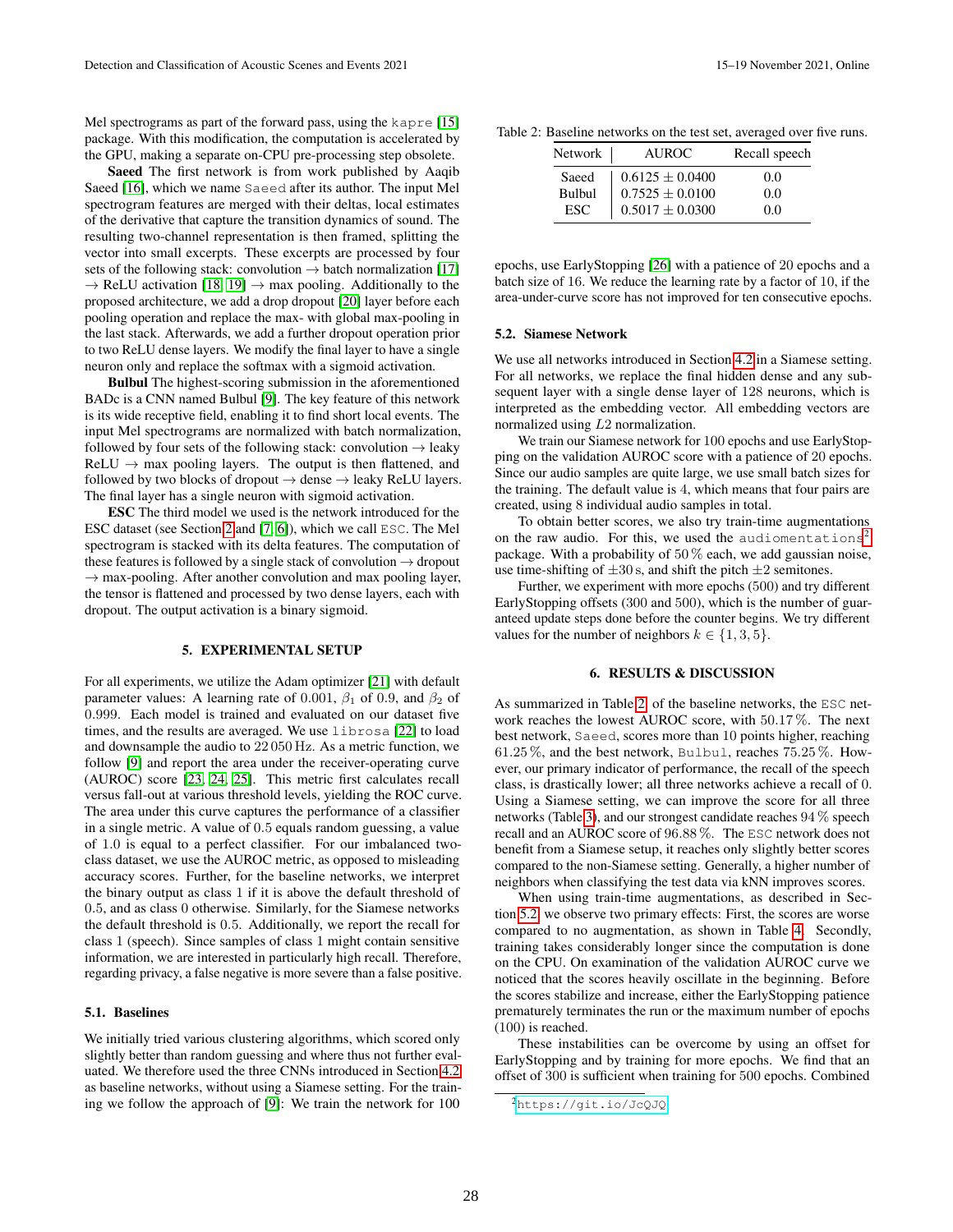Table 3: Scores for the Siamese networks on the test dataset, averaged over five runs, without augmentation.

|              | Saeed                                                                          |                                                      | Bulbul                                                          |                                                 | ESC.                                                        |                                                 |  |
|--------------|--------------------------------------------------------------------------------|------------------------------------------------------|-----------------------------------------------------------------|-------------------------------------------------|-------------------------------------------------------------|-------------------------------------------------|--|
| $\mathbf{k}$ | <b>AUROC</b>                                                                   | Recall speech<br>Recall speech<br>AUROC -<br>AUROC - |                                                                 | Recall speech                                   |                                                             |                                                 |  |
| 2            | $1 \mid 0.8633 \pm 0.1600$<br>$0.8988 \pm 0.1400$<br>$3 \pm 0.9046 \pm 0.1300$ | $0.76 + 0.31$<br>$0.76 + 0.31$<br>$0.74 + 0.29$      | $0.9500 + 0.0500$<br>$0.9696 \pm 0.5000$<br>$0.9688 \pm 0.0500$ | $0.90 + 0.01$<br>$0.90 + 0.10$<br>$0.94 + 0.10$ | $0.5317 + 0.0500$<br>$0.5258 + 0.0600$<br>$0.5537 + 0.0600$ | $0.18 + 0.05$<br>$0.18 + 0.05$<br>$0.04 + 0.05$ |  |

Table 4: Scores for the Siamese networks on the test dataset, averaged over five runs, with augmentation. Augmenting the training data stops the training prematurely, as explained in Section 6.

|              | Saeed                                              |                                | Bulbul                                   |                                | ESC.                                     |                                |  |
|--------------|----------------------------------------------------|--------------------------------|------------------------------------------|--------------------------------|------------------------------------------|--------------------------------|--|
| $\bf k$      | <b>AUROC</b>                                       | Recall speech                  | AUROC -                                  | Recall speech                  | <b>AUROC</b>                             | Recall speech                  |  |
| 2            | $1 \cdot 0.6092 \pm 0.1900$<br>$0.6775 \pm 0.1500$ | $0.26 + 0.34$<br>$0.26 + 0.34$ | $0.4867 + 0.0200$                        | $0.04 + 0.05$                  | $0.5192 + 0.0400$                        | $0.18 + 0.11$                  |  |
| $\mathbf{3}$ | $0.6837 \pm 0.1400$                                | $0.28 \pm 0.31$                | $0.4838 + 0.5000$<br>$0.5083 \pm 0.0500$ | $0.04 + 0.05$<br>$0.04 + 0.09$ | $0.5254 + 0.0600$<br>$0.4908 \pm 0.1000$ | $0.18 + 0.12$<br>$0.00 + 0.00$ |  |

Table 5: Scores for the Siamese networks on the test dataset, averaged over five runs, with augmentation. The training is done with an offset of 300 epochs for EarlyStopping. Compared to Table 4, using such an offset can lead to improved results.

|                     | Saeed                      |                                     |                                                 |                   |                                  | Bulbul                                    | ESC.                                                    |                                                     |  |
|---------------------|----------------------------|-------------------------------------|-------------------------------------------------|-------------------|----------------------------------|-------------------------------------------|---------------------------------------------------------|-----------------------------------------------------|--|
| $\mathbf{k}$        | AUROC                      |                                     | Recall speech                                   |                   | AUROC -                          | Recall speech                             | <b>AUROC</b>                                            | Recall speech                                       |  |
| 2<br>3 <sup>1</sup> | $1 \mid 1.0$<br>1.0<br>1.0 | $\pm 0.0$<br>$\pm 0.0$<br>$\pm 0.0$ | $1.0 \pm 0.0$<br>$1.0 \pm 0.0$<br>$1.0 \pm 0.0$ | 1.0<br>1.0<br>1.0 | $+0.0$<br>$\pm 0.0$<br>$\pm 0.0$ | $1.0 + 0.0$<br>$1.0 + 0.0$<br>$1.0 + 0.0$ | $0.495 \pm 0.020$<br>$+0.05$<br>0.51<br>$+0.07$<br>0.52 | $0.04 \pm 0.09$<br>$0.04 + 0.09$<br>$0.06 \pm 0.13$ |  |

with augmentation, we reach perfect AUROC and recall scores (100 %) with both Bulbul and Saeed. These perfect scores indicate overfitting, which might be due to the relatively small dataset. We plan to address this in further research by increasing both the dataset's size and diversity. Nonetheless, for this initial study the results are very encouraging. A sample embedding is visualized with t-SNE [27, 28] in Figure 3, which shows how the classes are separated well in space. As before, the ESC network does not benefit. We suspect that this is due to the relatively shallow architecture, which may prevent the network from learning meaningful features.



# Figure 3: t-SNE plot (perplexity=12.5) of the learned embeddings, obtained from the Siamese Bulbul network for the test dataset. The network can perfectly separate the data.

### 7. CONCLUSION

Sound recordings of beehives are an important source of information for modeling the behavior of bees but it is not trivial to record publicly accessible hives in a privacy preserving manner. To allow for GDPR-compliant sound recordings of bee colonies we considered multiple approaches for presence of speech detection, allowing us to detect and remove human speech before storing the sound data. In this initial feasibility study, we used three convolutional neural networks to detect presence of speech in these challenging recordings. By using them in a Siamese setting, we achieve high recall. Motivated by the good results, we then used augmentation techniques and increased the number of epochs to achieve perfect recall and AUROC scores. For our small datasets, these results are promising, but open the opportunity for future work in several directions:

First, our current dataset is limited to recordings from a single beehive. In prospective work, it can be enriched with recordings from more beehives. This would capture more locations and characteristics, allowing to better examine the ability to generalize. Second, the code can be adapted for on-device inference. Currently, for the beehives we have permission to record, we upload the audio data to the cloud. Only then do we check for the presence of speech. However, this step can be greatly simplified by running the detection directly on the Raspberry Pi which powers all beehive sensors.

Acknowledgements All audio recordings were taken from Prof. Hotho's TBH with his written consent allowing the recording. We thank Albin Zehe for his helpful commentary on this paper.